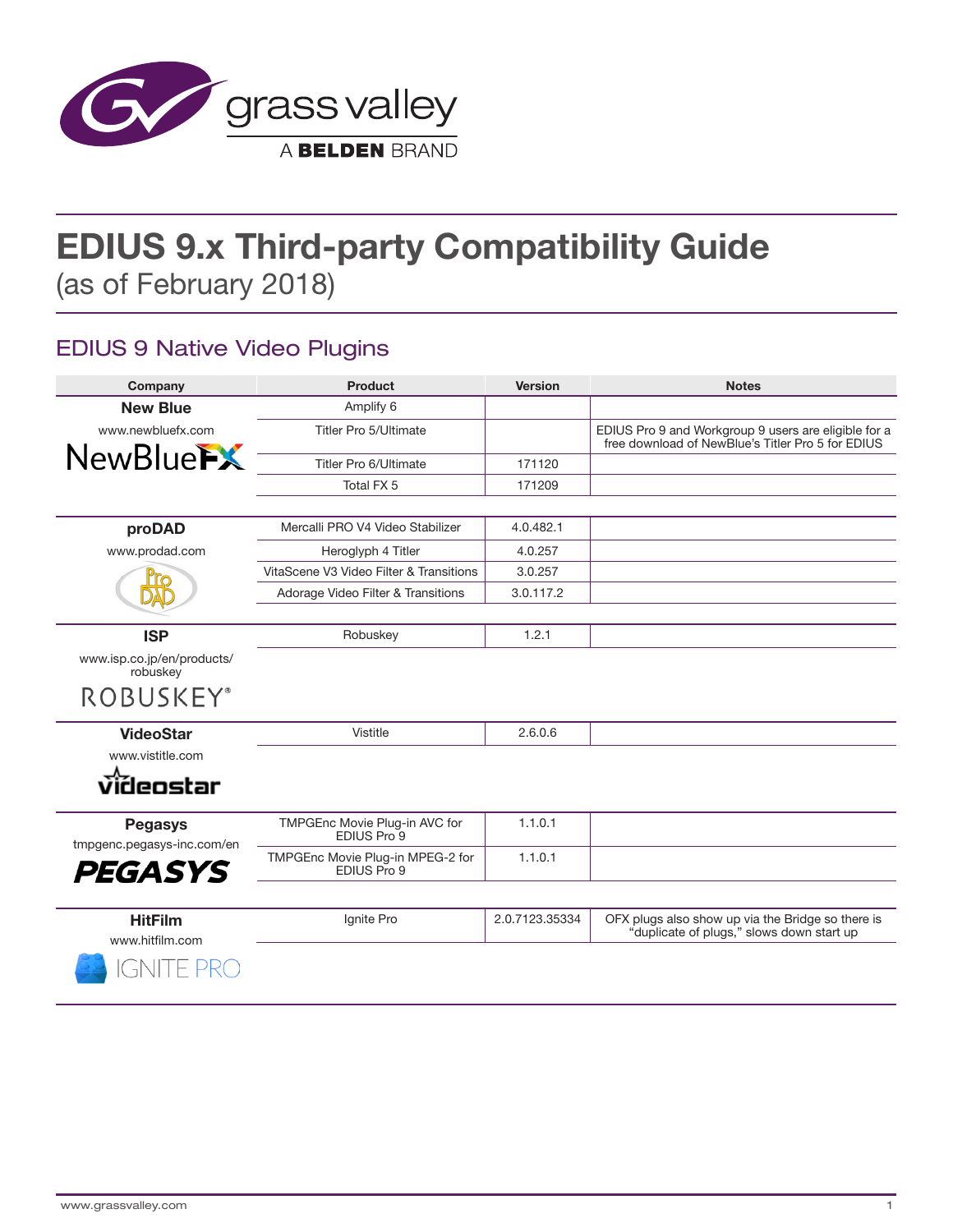## EDIUS 9 OFX Bridge Video Plugins

| Company                            | <b>Product</b>     | <b>Version</b> | <b>Notes</b>                                                                |  |
|------------------------------------|--------------------|----------------|-----------------------------------------------------------------------------|--|
| <b>Digital Anarchy</b>             | <b>Beauty Box</b>  | 4.1            |                                                                             |  |
| www.digitalanarchy.com             |                    |                |                                                                             |  |
| beauty box video                   |                    |                |                                                                             |  |
| <b>Boris FX</b><br>www.borisfx.com | Continuum          | 11             | Mocha masking and tracking not supported.<br>Temporal effects not supported |  |
| <b>BORIS FX</b>                    | Sapphire           | 11.01          | Mocha masking and tracking not supported.<br>Temporal effects not supported |  |
|                                    |                    |                |                                                                             |  |
| <b>Red Giant</b>                   | Magic Bullet Suite | 13             |                                                                             |  |
| www.redgiant.com                   | Cosmo II           | 2.0.2          |                                                                             |  |
|                                    | Looks              | 4.0.4          |                                                                             |  |
| <b>RED</b> GIANT                   | Film               | 1.2.3          |                                                                             |  |
|                                    | Mojo II            | 2.0.3          |                                                                             |  |
|                                    | Renoiser           | 1.0.3          |                                                                             |  |

The OFX Bridge is now available to support certain OpenFX plugins from EDIUS version 8.1 onwards. Please note that there is no technical support for this plugin bridge. Any issues should be reported on the EDIUS user forums.

*Note:* 10-bit is supported in the OFX Bridge.